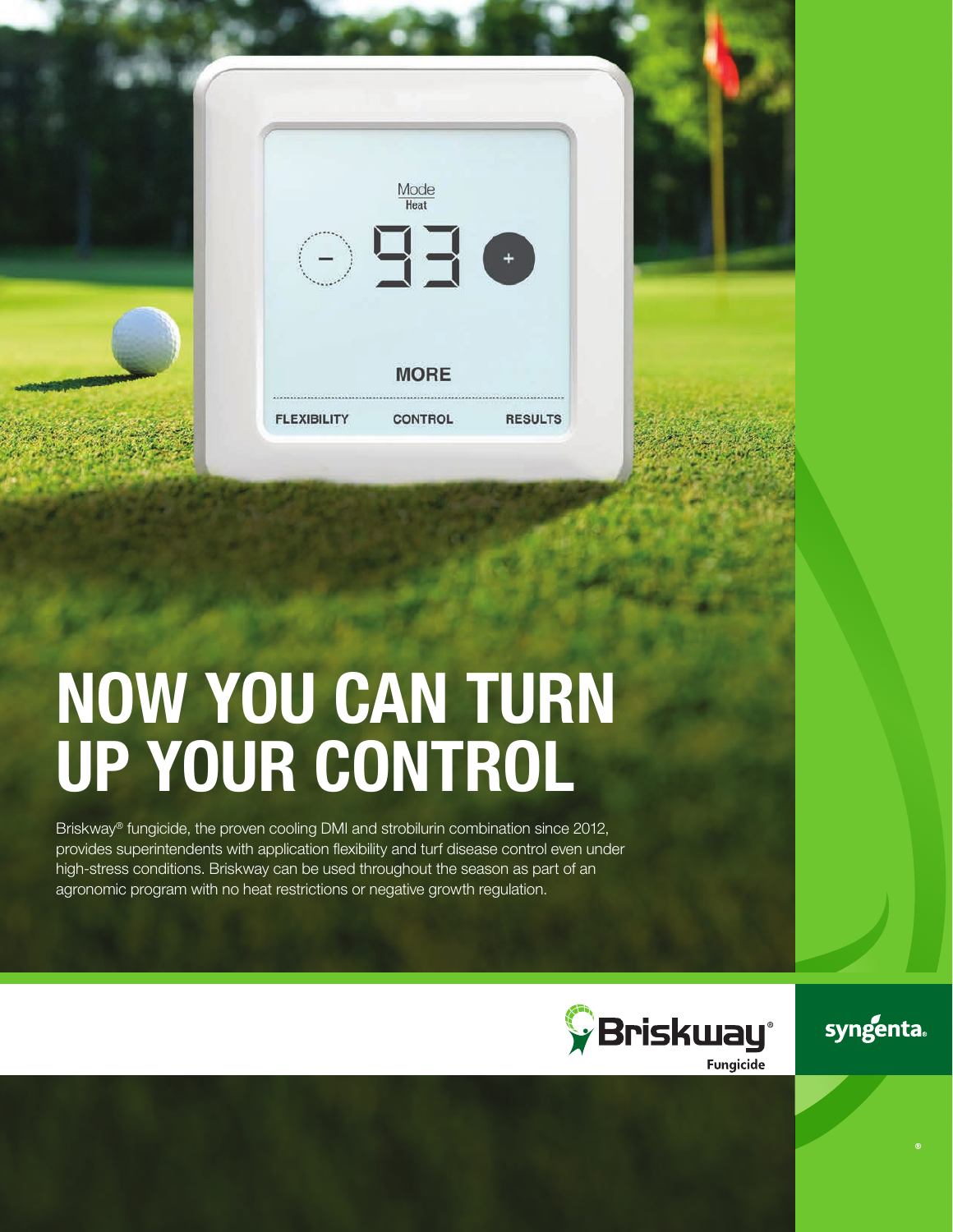## Dual Modes of Action

Briskway combines two modes of action that work together to help protect turf, including:

A strobilurin active ingredient with systemic activity that protects the plant via absorption

#### *DIFENOCONAZOLE*

*AZOXYSTROBIN*

A gradually systemic and highly translaminar DMI that delivers:

- Exceptional dollar spot and anthracnose control
- Excellent rainfastness from rapid uptake into leaf tissue
- No heat restrictions
- No growth regulation effects, thinning or phytotoxicity

## Amended Label Information:



Maximum annual applications 7



Maximum application rate 1.2 fl. oz./1,000 ft.2

Maximum annual rate 3.6 fl. oz./1,000 ft.2



Application interval 14 - 28 days

• Improved leaf color and retention

through the leaf blades and roots, while offering:

- Enhanced root development and CO $_{\tiny 2}$  assimilation
- Increased uptake by roots while moving easily into the stem and leaf
- Elevated nitrate reductase activity
- Increased shade tolerance
- Reduced water loss from transpiration
- Delay of leaf senescence

## Excellent Turf Safety

Superintendents have the flexibility to use Briskway as a preventive or curative treatment, even under high-stress conditions. As the only DMI fungicide with no heat restrictions, Briskway can be applied with no concerns over phytotoxicity, thinning, unwanted growth regulation or additional stress.

### Increased Disease Control

Briskway can be used as part of a Syngenta agronomic program\* throughout the season to control more than 20 diseases\*\* on golf course turf including:

- Anthracnose
- Bermudagrass decline
- Brown patch
- Brown ring patch
- Cool-weather brown patch
- Dollar spot
- Fairy ring
- Gray leaf spot
- Leaf rust
- Leaf spot
- Large patch
- Melting out
- Microdochium patch
- Necrotic ring spot
- Pink patch
- Powdery mildew
- Red thread
- *• Rhizoctonia zeae*
- Sheath spot
- Southern blight
- Stem rust
- Stripe rust
- Summer patch
- Take-all patch
- Take-all root rot
- Yellow patch

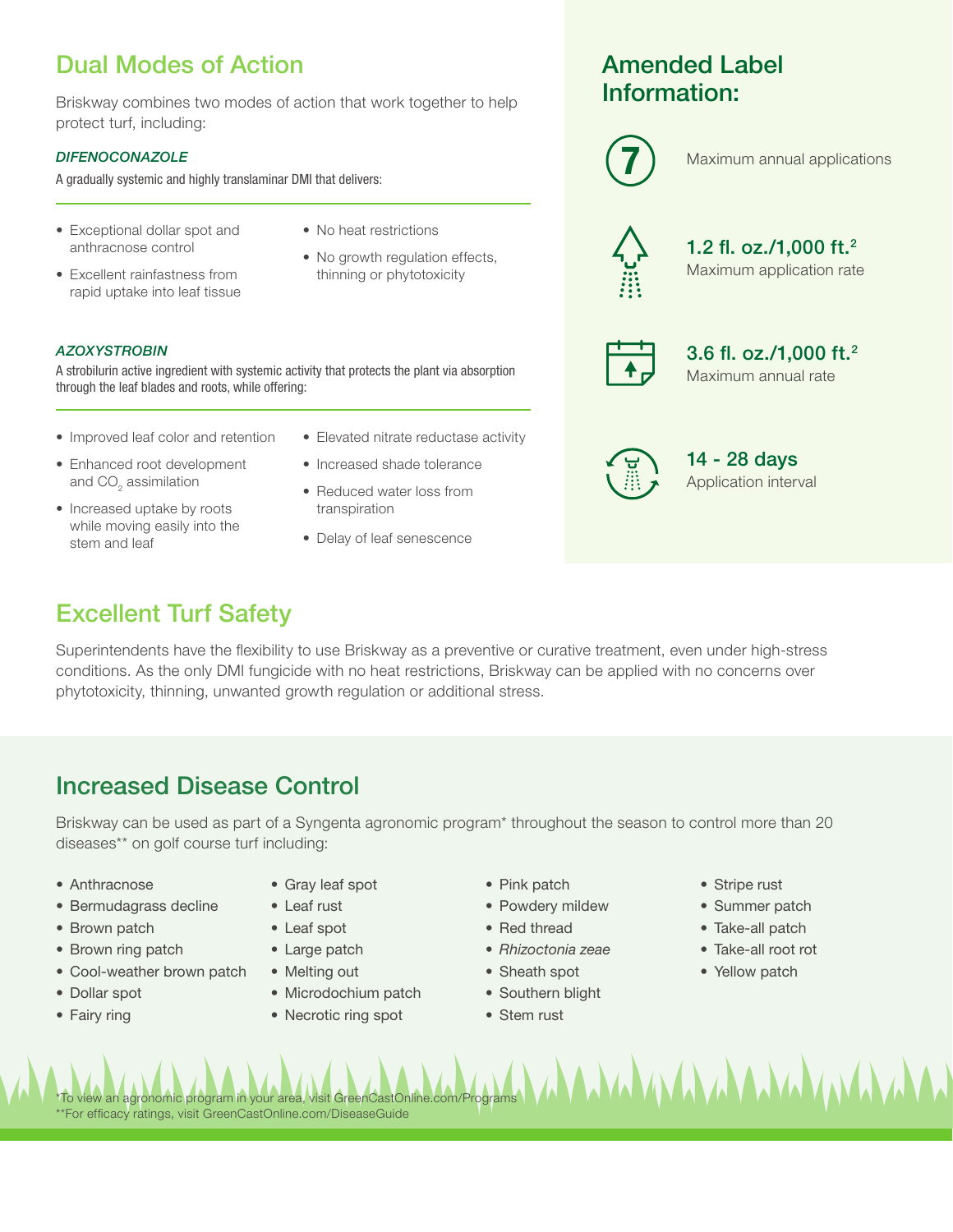

#### University of Connecticut Dollar Spot Trial





Source: Dr. John Inguagiato, University of Connecticut, 2019. Applications made on 14-day intervals. Briskway applications were made May 17, May 30, June 12, June 26, July 11, July 25 and Aug. 7.

Two applications of Daconil Weatherstik® were applied on May 17 and May 30 prior to Maxtima® applications that were made on June 12, June 26, July 11 and July 25. All rates per 1,000 ft.2





## syngenta.